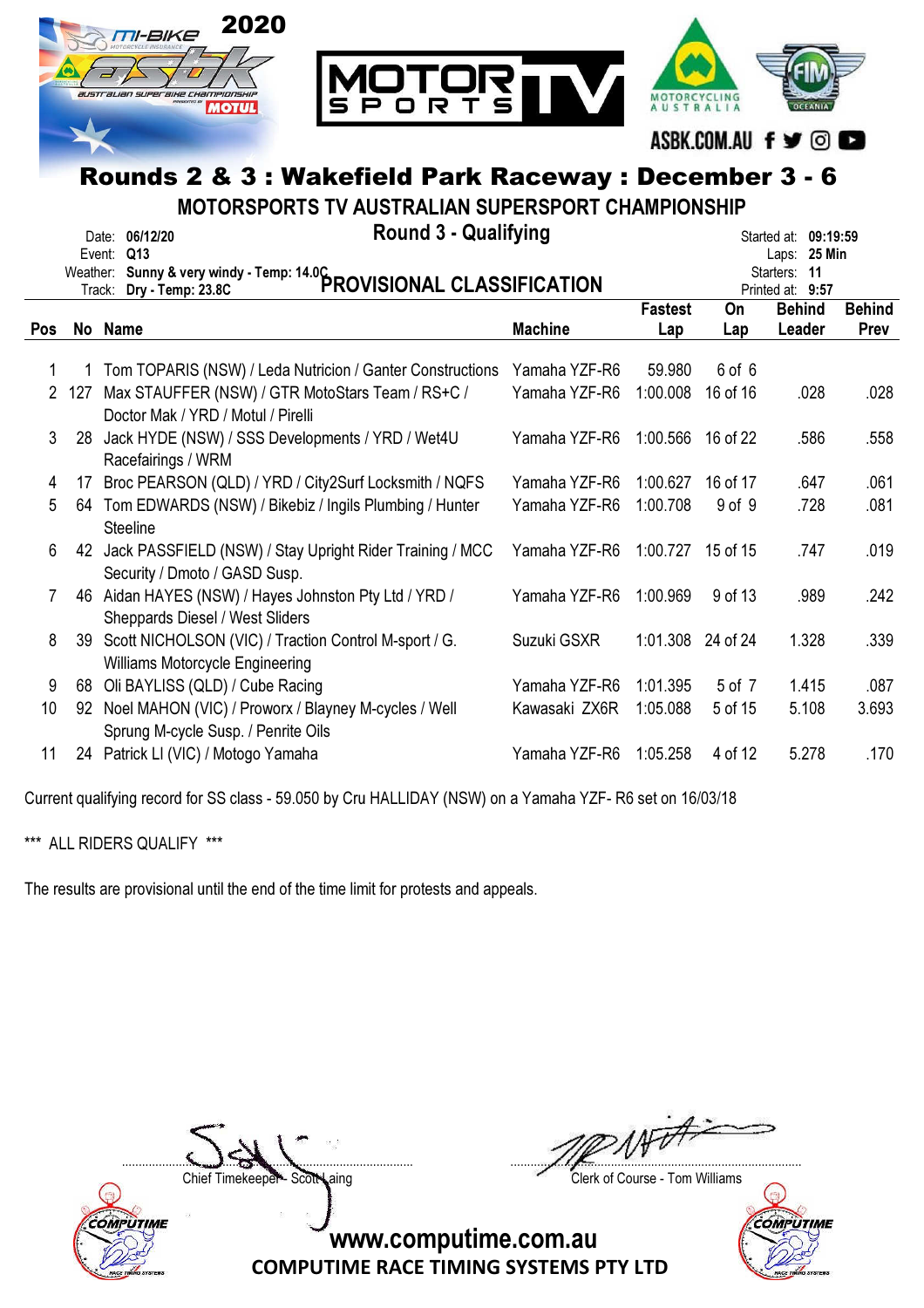

MOTORSPORTS TV AUSTRALIAN SUPERSPORT CHAMPIONSHIP

|     | Event:              | Date: 06/12/20<br>Q13                                 |    |                   |                       | <b>Round 3 - Qualifying</b>            |          |                                                                          |                  |                                              |                                        | Started at: 09:19:59<br>Laps: 25 Min |          |
|-----|---------------------|-------------------------------------------------------|----|-------------------|-----------------------|----------------------------------------|----------|--------------------------------------------------------------------------|------------------|----------------------------------------------|----------------------------------------|--------------------------------------|----------|
|     | Weather:<br>Track:  | Sunny & very windy - Temp: 14.0C<br>Dry - Temp: 23.8C |    |                   |                       | <b>PROVISIONAL LAP TIMES</b>           |          |                                                                          |                  |                                              |                                        | Starters: 11<br>Printed at: 9:57     |          |
|     | No Name             |                                                       |    | Lap 1             | Lap2                  | Lap <sub>3</sub>                       | Lap 4    | Lap <sub>5</sub>                                                         | Lap <sub>6</sub> | Lap7                                         | Lap <sub>8</sub>                       | Lap <sub>9</sub>                     | Lap10    |
|     |                     | 1 Tom TOPARIS (NSW)                                   |    | 1:12.333          |                       | 1:01.374  1:01.359  5:36.283  1:09.456 |          |                                                                          | 59.980           |                                              |                                        |                                      |          |
| 17  |                     | Broc PEARSON (QLD)                                    |    | 1:11.106          | 1:03.421              | 1:02.337                               |          | 1:04.990 6:36.644                                                        | 1:11.059         | 1:01.299 1:01.320 1:08.344 1:00.833          |                                        |                                      |          |
|     |                     |                                                       | 10 | 1:00.675          | 2:21.945              | 1:10.778                               |          | 1:01.230 1:00.737                                                        | 1:00.627         | 1:02.807                                     |                                        |                                      |          |
|     | 24 Patrick LI (VIC) |                                                       |    |                   | 1:25.230 1:05.523     |                                        |          | 1:05.833 1:05.258 10:44.840 1:24.884 1:21.177 1:05.658 1:13.416 1:05.943 |                  |                                              |                                        |                                      |          |
|     |                     |                                                       | 10 | 1:07.134 1:06.829 |                       |                                        |          |                                                                          |                  |                                              |                                        |                                      |          |
|     | 28 Jack HYDE (NSW)  |                                                       |    |                   | 1:20.157 1:04.192     |                                        |          | 1:04.406 1:04.631 1:01.695 1:01.939 1:59.731                             |                  |                                              |                                        | 1:16.716 1:02.201                    | 1:01.657 |
|     |                     |                                                       | 10 | 1:01.899          | 1:01.529              |                                        |          | 1:01.026 1:01.052 1:00.851 1:00.566 2:16.897 1:25.150 1:03.117 1:00.924  |                  |                                              |                                        |                                      |          |
|     |                     |                                                       | 20 | 1:00.779 1:01.084 |                       |                                        |          |                                                                          |                  |                                              |                                        |                                      |          |
|     |                     | 39 Scott NICHOLSON (VIC)                              |    |                   | $1:09.620$ $1:04.814$ |                                        |          | 1:03.695  1:02.982  1:02.892  1:02.638  1:02.659                         |                  |                                              | 1:02.693 1:02.238                      |                                      | 1:02.305 |
|     |                     |                                                       | 10 | 1:01.995          | 1:01.963              |                                        |          | 1:01.639  1:02.094  1:01.684  1:01.621  1:01.769                         |                  |                                              |                                        | 1:01.859 1:04.455 1:01.457           |          |
|     |                     |                                                       | 20 | 1:01.601          | 1:01.984              | 1:01.563 1:01.308                      |          |                                                                          |                  |                                              |                                        |                                      |          |
|     |                     | 42 Jack PASSFIELD (NSW)                               |    | 1:16.233          | 1:03.793              |                                        |          | 1:01.569 1:02.218 1:02.133 1:01.573 1:05.347 1:01.368 2:26.095 1:13.933  |                  |                                              |                                        |                                      |          |
|     |                     |                                                       | 10 | 1:03.301          |                       | 7:43.680 1:19.147 1:05.378 1:00.727    |          |                                                                          |                  |                                              |                                        |                                      |          |
|     |                     | 46 Aidan HAYES (NSW)                                  |    | 1:11.790          | 1:03.033              |                                        |          | 1:03.973 8:52.095 1:12.703 1:01.486 1:01.389 1:01.068 1:00.969 4:25.794  |                  |                                              |                                        |                                      |          |
|     |                     |                                                       | 10 |                   | 1:18.392 1:06.498     | 1:01.221                               |          |                                                                          |                  |                                              |                                        |                                      |          |
|     |                     | 64 Tom EDWARDS (NSW)                                  |    | 1:10.467          | 1:01.514 1:01.247     |                                        |          | 1:00.960 6:00.729 1:10.045 1:01.811 1:00.881 1:00.708                    |                  |                                              |                                        |                                      |          |
| 68  |                     | Oli BAYLISS (QLD)                                     |    |                   | 1:20.540 1:07.373     |                                        |          | 1:02.616 1:02.676 1:01.395 5:43.151                                      |                  | 1:09.530                                     |                                        |                                      |          |
|     | 92 Noel MAHON (VIC) |                                                       |    | 1:13.625          | 1:12.674              | 1:07.035                               |          | 1:05.284 1:05.088                                                        |                  | 2:40.269 1:21.381 1:05.169 1:05.385 4:09.240 |                                        |                                      |          |
|     |                     |                                                       | 10 | 1:22.871          | 1:06.935              | 1:05.966                               | 1:06.758 | 1:05.804                                                                 |                  |                                              |                                        |                                      |          |
| 127 |                     | Max STAUFFER (NSW)                                    |    | 1:14.586          | 1:03.838              | 1:01.958                               | 1:02.736 | 1:01.521                                                                 | 3:09.496         |                                              | 1:10.851  1:01.720  1:01.433  4:16.678 |                                      |          |
|     |                     |                                                       | 10 |                   | 1:10.972 1:00.664     | 1:00.327 1:00.276                      |          | 1:00.144 1:00.008                                                        |                  |                                              |                                        |                                      |          |

\*\*\* ALL RIDERS QUALIFY \*\*\*

The results are provisional until the end of the time limit for protests and appeals.



....................................................................................... .......................................................................................

Chief Timekeeper - Scott Laing Clerk of Course - Tom Williams

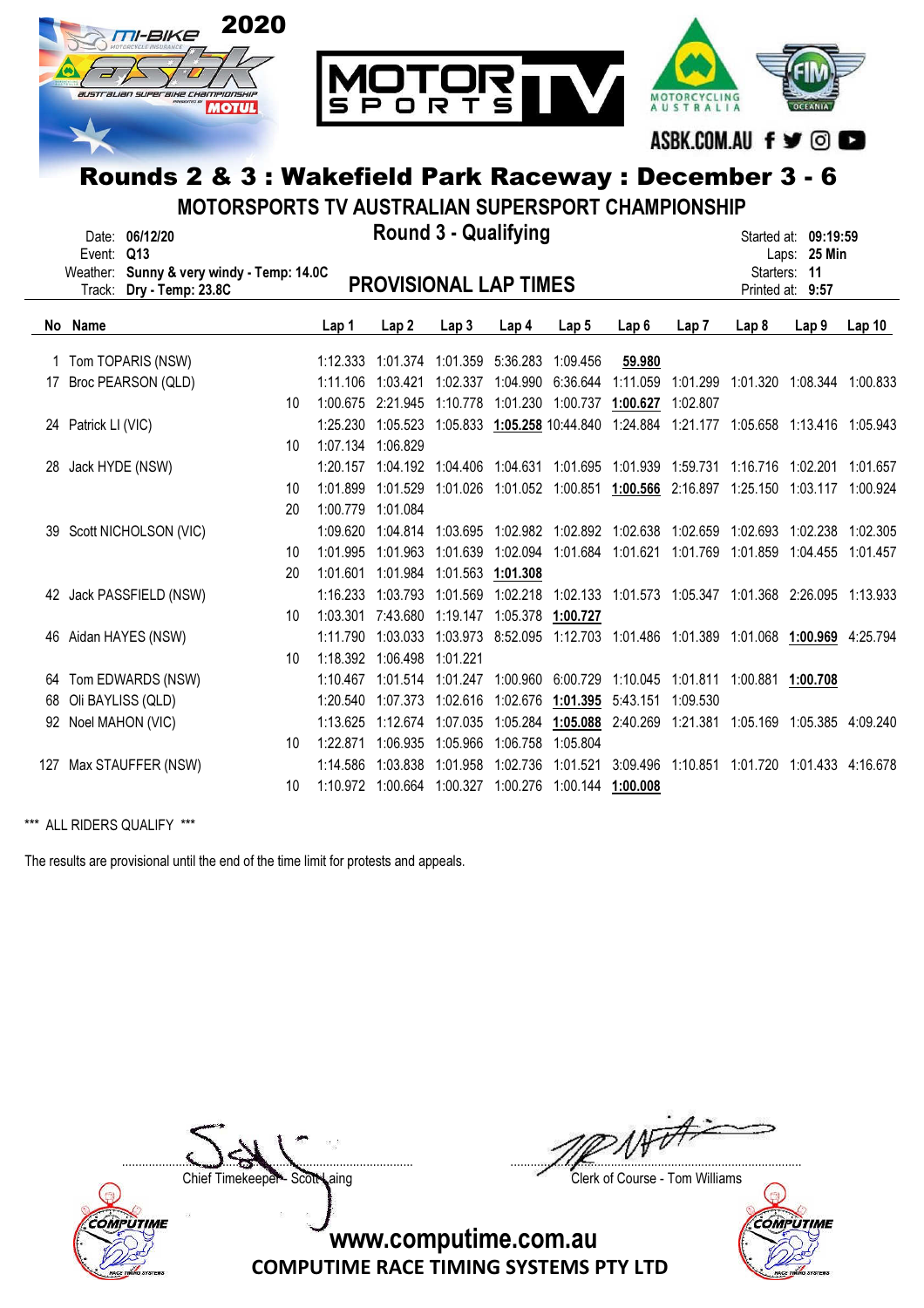

MOTORSPORTS TV AUSTRALIAN SUPERSPORT CHAMPIONSHIP

|     | Round 3 - Qualifying<br>Date: 06/12/20<br>Started at: 09:19:59 |                   |          |            |                                |                                |         |          |                  |
|-----|----------------------------------------------------------------|-------------------|----------|------------|--------------------------------|--------------------------------|---------|----------|------------------|
|     | Event: Q13                                                     |                   |          |            |                                |                                |         |          | Laps: 25 Min     |
|     | Weather: Sunny & very windy - Temp: 14.0C                      |                   |          |            |                                |                                |         |          | Starters: 11     |
|     | Track:                                                         | Dry - Temp: 23.8C |          |            | <b>PROVISIONAL SPLIT TIMES</b> |                                |         |          | Printed at: 9:57 |
| Lap | Split 1                                                        | Split 2           | Split 3  | Lap Time   | Lap                            | Split 1                        | Split 2 | Split 3  | Lap Time         |
|     |                                                                |                   |          |            |                                |                                |         |          |                  |
|     | 1 Tom TOPARIS (NSW) (1st)                                      |                   |          |            | 9                              | 20.470                         | 29.456  | 23.490   | 1:13.416         |
|     | 26.323                                                         | 24.224            | 21.786   | 1:12.333 P | 10                             | 17.823                         | 24.981  | 23.139   | 1:05.943         |
| 2   | 16.605                                                         | 23.425            | 21.344   | 1:01.374   | 11                             | 17.822                         | 25.901  | 23.411   | 1:07.134         |
| 3   | 16.424                                                         | 23.618            | 21.317   | 1:01.359   | 12                             | 18.115                         | 25.713  | 23.001   | 1:06.829         |
| 4   | 17.801                                                         | 24.536            | 4:53.946 | 5:36.283   |                                |                                |         |          |                  |
| 5   | 24.177                                                         | 23.616            | 21.663   | 1:09.456 P |                                | 28 Jack HYDE (NSW) (3rd)       |         |          |                  |
| 6   | 16.033                                                         | 22.792            | 21.155   | 59.980     | 1                              | 29.511                         | 27.248  | 23.398   | 1:20.157 P       |
|     |                                                                |                   |          |            | $\boldsymbol{2}$               | 17.589                         | 24.539  | 22.064   | 1:04.192         |
|     | 17 Broc PEARSON (QLD) (4th)                                    |                   |          |            | 3                              | 17.016                         | 24.697  | 22.693   | 1:04.406         |
|     | 23.562                                                         | 24.940            | 22.604   | 1:11.106 P | 4                              | 17.341                         | 24.970  | 22.320   | 1:04.631         |
| 2   | 16.973                                                         | 24.387            | 22.061   | 1:03.421   | 5                              | 16.498                         | 23.490  | 21.707   | 1:01.695         |
| 3   | 16.618                                                         | 24.022            | 21.697   | 1:02.337   | $6\,$                          | 16.726                         | 23.561  | 21.652   | 1:01.939         |
| 4   | 17.473                                                         | 25.077            | 22.440   | 1:04.990   | $\overline{7}$                 | 17.816                         | 25.284  | 1:16.631 | 1:59.731         |
| 5   | 16.953                                                         | 23.872            | 5:55.819 | 6:36.644   | 8                              | 28.223                         | 25.737  | 22.756   | 1:16.716 P       |
| 6   | 25.178                                                         | 24.199            | 21.682   | 1:11.059 P | 9                              | 16.750                         | 23.682  | 21.769   | 1:02.201         |
| 7   | 16.320                                                         | 23.460            | 21.519   | 1:01.299   | 10                             | 16.608                         | 23.421  | 21.628   | 1:01.657         |
| 8   | 16.298                                                         | 23.458            | 21.564   | 1:01.320   | 11                             | 16.575                         | 23.377  | 21.947   | 1:01.899         |
| 9   | 18.592                                                         | 28.096            | 21.656   | 1:08.344   | 12                             | 16.527                         | 23.308  | 21.694   | 1:01.529         |
| 10  | 16.236                                                         | 23.229            | 21.368   | 1:00.833   | 13                             | 16.468                         | 23.024  | 21.534   | 1:01.026         |
| 11  | 16.120                                                         | 23.214            | 21.341   | 1:00.675   | 14                             | 16.341                         | 23.213  | 21.498   | 1:01.052         |
| 12  | 20.641                                                         | 25.570            | 1:35.734 | 2:21.945   | 15                             | 16.476                         | 22.995  | 21.380   | 1:00.851         |
| 13  | 24.892                                                         | 24.192            | 21.694   | 1:10.778 P | 16                             | 16.248                         | 23.005  | 21.313   | 1:00.566         |
| 14  | 16.438                                                         | 23.412            | 21.380   | 1:01.230   | 17                             | 16.450                         | 26.720  | 1:33.727 | 2:16.897         |
| 15  | 16.121                                                         | 23.206            | 21.410   | 1:00.737   | 18                             | 35.758                         | 26.561  | 22.831   | 1:25.150 P       |
| 16  | 16.141                                                         | 23.115            | 21.371   | 1:00.627   | 19                             | 17.162                         | 24.042  | 21.913   | 1:03.117         |
| 17  | 16.101                                                         | 22.961            | 23.745   | 1:02.807   | 20                             | 16.271                         | 23.147  | 21.506   | 1:00.924         |
|     |                                                                |                   |          |            | 21                             | 16.316                         | 23.059  | 21.404   | 1:00.779         |
|     | 24 Patrick LI (VIC) (11th)                                     |                   |          |            | 22                             | 16.446                         | 23.208  | 21.430   | 1:01.084         |
|     | 32.965                                                         | 27.448            | 24.817   | 1:25.230 P |                                |                                |         |          |                  |
| 2   | 17.917                                                         | 25.007            | 22.599   | 1:05.523   |                                | 39 Scott NICHOLSON (VIC) (8th) |         |          |                  |
| 3   | 17.643                                                         | 25.104            | 23.086   | 1:05.833   | 1                              | 22.223                         | 24.746  | 22.651   | 1:09.620 P       |
| 4   | 17.525                                                         | 24.867            | 22.866   | 1:05.258   | $\overline{2}$                 | 17.676                         | 24.773  | 22.365   | 1:04.814         |
| 5   | 18.202                                                         | 27.461            | 9:59.177 | 10:44.840  | 3                              | 17.336                         | 24.327  | 22.032   | 1:03.695         |
| 6   | 32.487                                                         | 27.915            | 24.482   | 1:24.884 P | 4                              | 17.213                         | 23.929  | 21.840   | 1:02.982         |
| 7   | 28.235                                                         | 29.032            | 23.910   | 1:21.177   | 5                              | 17.156                         | 23.890  | 21.846   | 1:02.892         |
| 8   | 17.740                                                         | 24.904            | 23.014   | 1:05.658   | 6                              | 16.966                         | 23.790  | 21.882   | 1:02.638         |



....................................................................................... .......................................................................................

Chief Timekeeper - Scott Laing Clerk of Course - Tom Williams

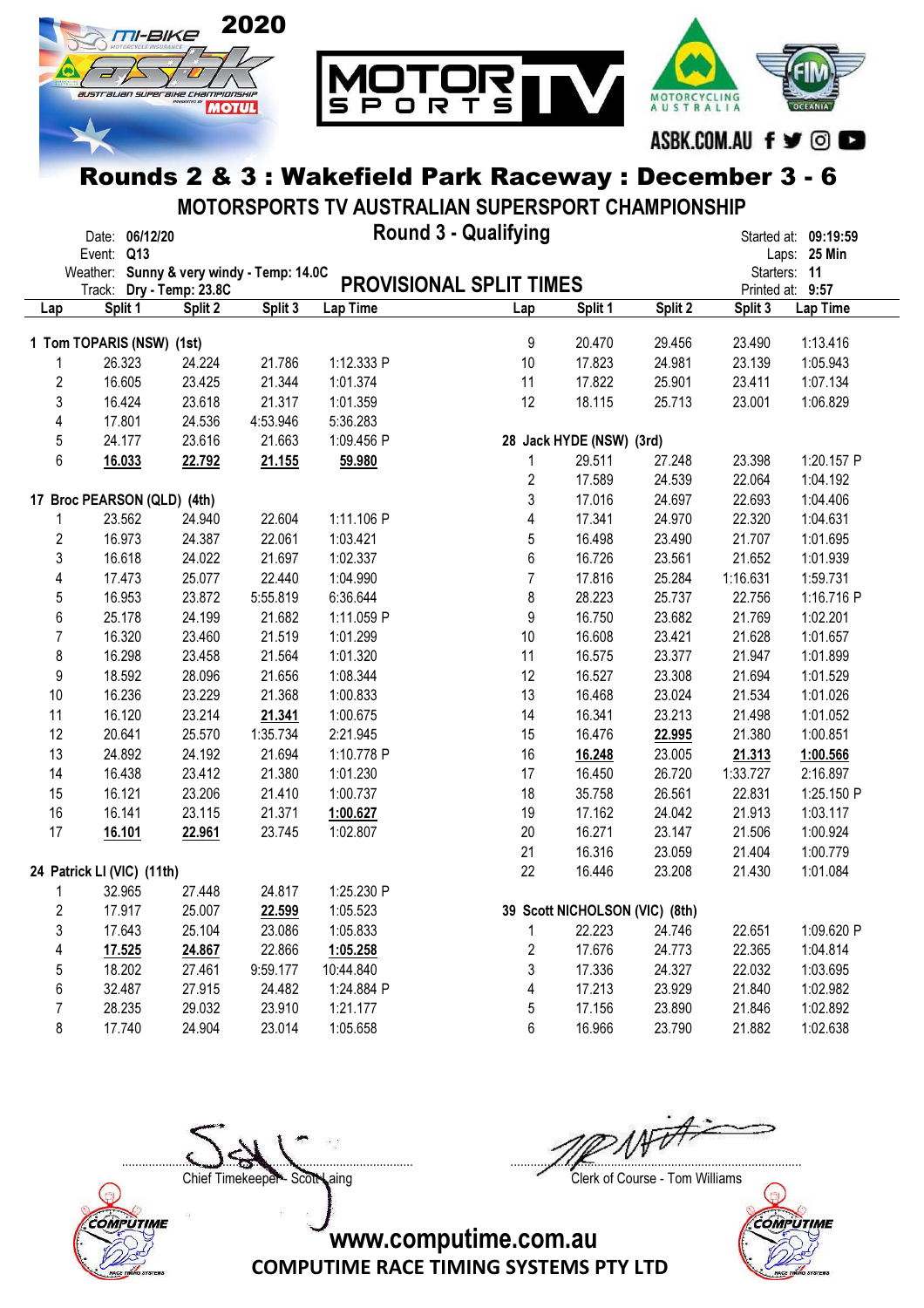

MOTORSPORTS TV AUSTRALIAN SUPERSPORT CHAMPIONSHIP

|                | Date: 06/12/20                            |         |          |            | <b>Round 3 - Qualifying</b>    |                            |         |          | Started at: 09:19:59 |
|----------------|-------------------------------------------|---------|----------|------------|--------------------------------|----------------------------|---------|----------|----------------------|
|                | Event: Q13                                |         |          |            |                                |                            |         |          | Laps: 25 Min         |
|                | Weather: Sunny & very windy - Temp: 14.0C |         |          |            |                                |                            |         |          | Starters: 11         |
|                | Track: Dry - Temp: 23.8C                  |         |          |            | <b>PROVISIONAL SPLIT TIMES</b> |                            |         |          | Printed at: 9:57     |
| Lap            | Split 1                                   | Split 2 | Split 3  | Lap Time   | Lap                            | Split 1                    | Split 2 | Split 3  | Lap Time             |
| $\overline{7}$ | 16.988                                    | 23.729  | 21.942   | 1:02.659   |                                | 46 Aidan HAYES (NSW) (7th) |         |          |                      |
| 8              | 16.931                                    | 23.876  | 21.886   | 1:02.693   | 1                              | 24.393                     | 25.010  | 22.387   | 1:11.790 P           |
| 9              | 16.811                                    | 23.771  | 21.656   | 1:02.238   | $\overline{2}$                 | 16.665                     | 24.249  | 22.119   | 1:03.033             |
| 10             | 16.741                                    | 23.854  | 21.710   | 1:02.305   | 3                              | 16.756                     | 24.403  | 22.814   | 1:03.973             |
| 11             | 16.839                                    | 23.519  | 21.637   | 1:01.995   | 4                              | 16.941                     | 24.480  | 8:10.674 | 8:52.095             |
| 12             | 16.797                                    | 23.615  | 21.551   | 1:01.963   | 5                              | 26.196                     | 23.908  | 22.599   | 1:12.703 P           |
| 13             | 16.685                                    | 23.389  | 21.565   | 1:01.639   | 6                              | 16.571                     | 23.285  | 21.630   | 1:01.486             |
| 14             | 16.660                                    | 23.695  | 21.739   | 1:02.094   | $\overline{7}$                 | 16.532                     | 23.337  | 21.520   | 1:01.389             |
| 15             | 16.834                                    | 23.410  | 21.440   | 1:01.684   | 8                              | 16.244                     | 23.280  | 21.544   | 1:01.068             |
| 16             | 16.603                                    | 23.462  | 21.556   | 1:01.621   | 9                              | 16.363                     | 22.969  | 21.637   | 1:00.969             |
| 17             | 16.638                                    | 23.402  | 21.729   | 1:01.769   | 10                             | 20.019                     | 25.713  | 3:40.062 | 4:25.794             |
| 18             | 16.980                                    | 23.460  | 21.419   | 1:01.859   | 11                             | 30.338                     | 24.551  | 23.503   | 1:18.392 P           |
| 19             | 17.113                                    | 24.804  | 22.538   | 1:04.455   | 12                             | 17.203                     | 25.661  | 23.634   | 1:06.498             |
| 20             | 16.640                                    | 23.233  | 21.584   | 1:01.457   | 13                             | 16.438                     | 23.085  | 21.698   | 1:01.221             |
| 21             | 16.728                                    | 23.444  | 21.429   | 1:01.601   |                                |                            |         |          |                      |
| 22             | 16.783                                    | 23.596  | 21.605   | 1:01.984   |                                | 64 Tom EDWARDS (NSW) (5th) |         |          |                      |
| 23             | 16.694                                    | 23.526  | 21.343   | 1:01.563   | 1                              | 24.579                     | 23.763  | 22.125   | 1:10.467 P           |
| 24             | 16.625                                    | 23.333  | 21.350   | 1:01.308   | $\overline{c}$                 | 16.570                     | 23.215  | 21.729   | 1:01.514             |
|                |                                           |         |          |            | 3                              | 16.469                     | 23.122  | 21.656   | 1:01.247             |
|                | 42 Jack PASSFIELD (NSW) (6th)             |         |          |            | 4                              | 16.247                     | 23.017  | 21.696   | 1:00.960             |
| 1              | 26.983                                    | 26.324  | 22.926   | 1:16.233 P | 5                              | 17.534                     | 23.540  | 5:19.655 | 6:00.729             |
| $\overline{c}$ | 17.195                                    | 24.598  | 22.000   | 1:03.793   | 6                              | 25.166                     | 23.206  | 21.673   | 1:10.045 P           |
| 3              | 16.404                                    | 23.449  | 21.716   | 1:01.569   | $\overline{7}$                 | 16.268                     | 23.214  | 22.329   | 1:01.811             |
| 4              | 16.439                                    | 23.968  | 21.811   | 1:02.218   | 8                              | 16.211                     | 22.976  | 21.694   | 1:00.881             |
| 5              | 16.491                                    | 23.709  | 21.933   | 1:02.133   | 9                              | 16.285                     | 22.901  | 21.522   | 1:00.708             |
| 6              | 16.522                                    | 23.490  | 21.561   | 1:01.573   |                                |                            |         |          |                      |
| $\overline{7}$ | 16.523                                    | 26.119  | 22.705   | 1:05.347   |                                | 68 Oli BAYLISS (QLD) (9th) |         |          |                      |
| 8              | 16.360                                    | 23.488  | 21.520   | 1:01.368   | $\mathbf{1}$                   | 31.870                     | 26.033  | 22.637   | 1:20.540 P           |
| 9              | 16.617                                    | 24.550  | 1:44.928 | 2:26.095   | $\overline{c}$                 | 18.603                     | 25.583  | 23.187   | 1:07.373             |
| 10             | 26.080                                    | 25.390  | 22.463   | 1:13.933 P | 3                              | 16.763                     | 24.117  | 21.736   | 1:02.616             |
| 11             | 16.955                                    | 23.863  | 22.483   | 1:03.301   | 4                              | 16.406                     | 24.568  | 21.702   | 1:02.676             |
| 12             | 16.263                                    | 28.292  | 6:59.125 | 7:43.680   | 5                              | 16.331                     | 23.521  | 21.543   | 1:01.395             |
| 13             | 30.174                                    | 25.454  | 23.519   | 1:19.147 P | 6                              | 18.104                     | 25.388  | 4:59.659 | 5:43.151             |
| 14             | 17.304                                    | 25.611  | 22.463   | 1:05.378   | $\overline{7}$                 | 23.684                     | 23.904  | 21.942   | 1:09.530 P           |
| 15             | 16.274                                    | 23.145  | 21.308   | 1:00.727   |                                |                            |         |          |                      |

92 Noel MAHON (VIC) (10th)



....................................................................................... .......................................................................................

Chief Timekeeper - Scott Laing Chief Timekeeper - Scott Laing

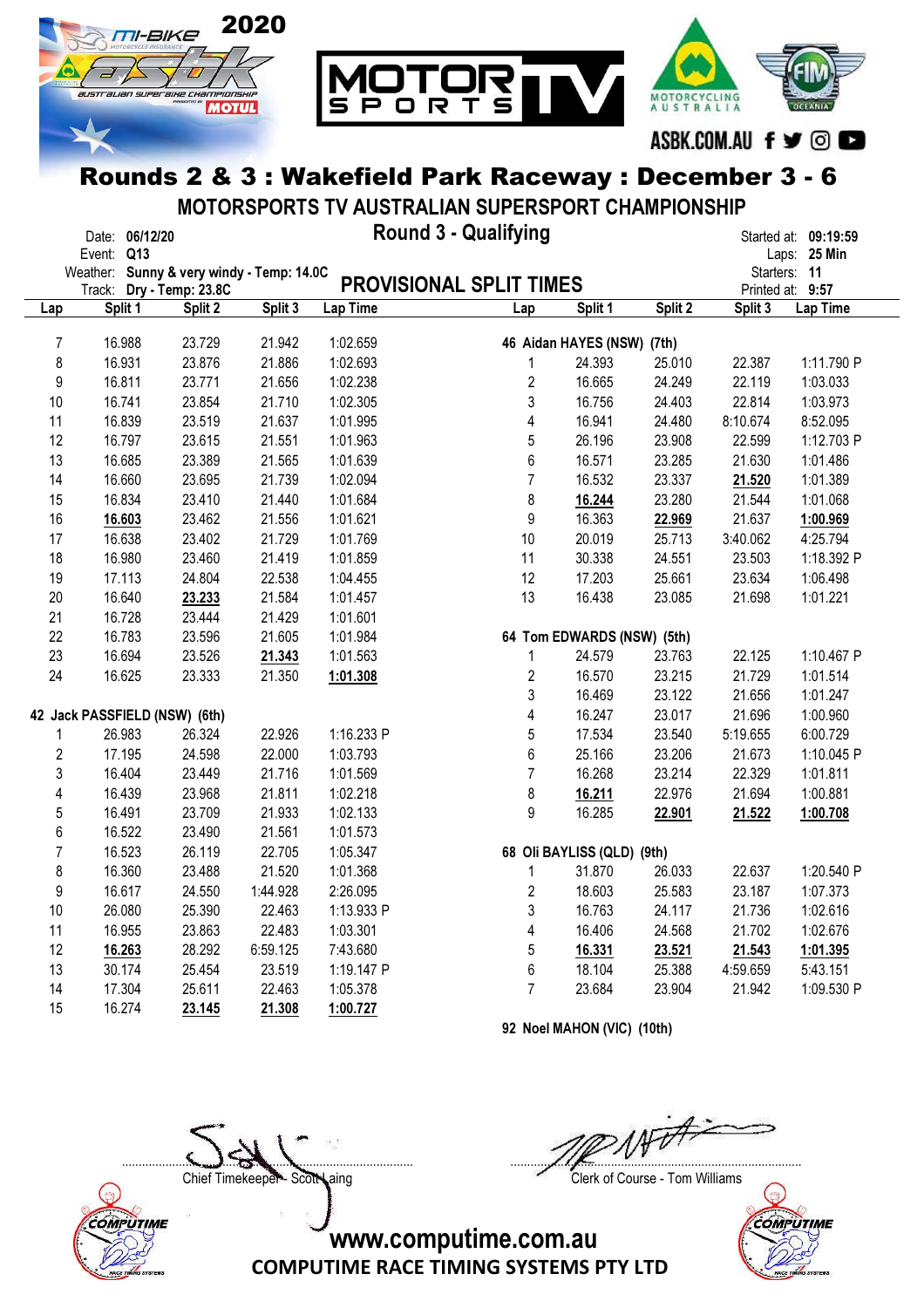

MOTORSPORTS TV AUSTRALIAN SUPERSPORT CHAMPIONSHIP

|                | 06/12/20<br>Date:<br>Q13<br>Event: |                                                       |          |            | <b>Round 3 - Qualifying</b>    |         |         | Started at:<br>Laps:     | 09:19:59<br><b>25 Min</b> |
|----------------|------------------------------------|-------------------------------------------------------|----------|------------|--------------------------------|---------|---------|--------------------------|---------------------------|
|                | Weather:<br>Track:                 | Sunny & very windy - Temp: 14.0C<br>Dry - Temp: 23.8C |          |            | <b>PROVISIONAL SPLIT TIMES</b> |         |         | Starters:<br>Printed at: | 11<br>9:57                |
| Lap            | Split 1                            | Split 2                                               | Split 3  | Lap Time   | Lap                            | Split 1 | Split 2 | Split 3                  | Lap Time                  |
| 1              | 23.868                             | 26.565                                                | 23.192   | 1:13.625 P | 2                              | 17.062  | 24.790  | 21.986                   | 1:03.838                  |
| $\overline{2}$ | 18.552                             | 26.029                                                | 28.093   | 1:12.674   | 3                              | 16.637  | 23.759  | 21.562                   | 1:01.958                  |
| 3              | 18.735                             | 25.713                                                | 22.587   | 1:07.035   | 4                              | 16.629  | 24.365  | 21.742                   | 1:02.736                  |
| 4              | 17.775                             | 24.994                                                | 22.515   | 1:05.284   | 5                              | 16.558  | 23.519  | 21.444                   | 1:01.521                  |
| 5              | 17.893                             | 24.696                                                | 22.499   | 1:05.088   | 6                              | 16.492  | 25.525  | 2:27.479                 | 3:09.496                  |
| 6              | 17.731                             | 24.974                                                | 1:57.564 | 2:40.269   |                                | 24.700  | 24.320  | 21.831                   | 1:10.851 P                |
| 7              | 32.683                             | 25.804                                                | 22.894   | 1:21.381 P | 8                              | 16.528  | 23.489  | 21.703                   | 1:01.720                  |
| 8              | 17.888                             | 24.868                                                | 22.413   | 1:05.169   | 9                              | 16.468  | 23.465  | 21.500                   | 1:01.433                  |
| 9              | 17.679                             | 24.868                                                | 22.838   | 1:05.385   | 10                             | 16.403  | 24.364  | 3:35.911                 | 4:16.678                  |
| 10             | 19.048                             | 25.416                                                | 3:24.776 | 4:09.240   | 11                             | 25.200  | 24.305  | 21.467                   | 1:10.972 P                |
| 11             | 32.111                             | 26.547                                                | 24.213   | 1:22.871 P | 12                             | 16.147  | 23.114  | 21.403                   | 1:00.664                  |
| 12             | 18.064                             | 25.764                                                | 23.107   | 1:06.935   | 13                             | 16.124  | 23.028  | 21.175                   | 1:00.327                  |
| 13             | 18.260                             | 25.059                                                | 22.647   | 1:05.966   | 14                             | 16.089  | 23.048  | 21.139                   | 1:00.276                  |
| 14             | 18.561                             | 25.406                                                | 22.791   | 1:06.758   | 15                             | 16.075  | 22.956  | 21.113                   | 1:00.144                  |
| 15             | 18.033                             | 25.082                                                | 22.689   | 1:05.804   | 16                             | 16.094  | 22.944  | 20.970                   | 1:00.008                  |
|                | 127 Max STAUFFER (NSW) (2nd)       |                                                       |          |            |                                |         |         |                          |                           |
|                | 27.652                             | 24.830                                                | 22.104   | 1:14.586 P |                                |         |         |                          |                           |

\*\*\* ALL RIDERS QUALIFY \*\*\*

The results are provisional until the end of the time limit for protests and appeals.



....................................................................................... .......................................................................................

Chief Timekeeper - Scott Laing Clerk of Course - Tom Williams

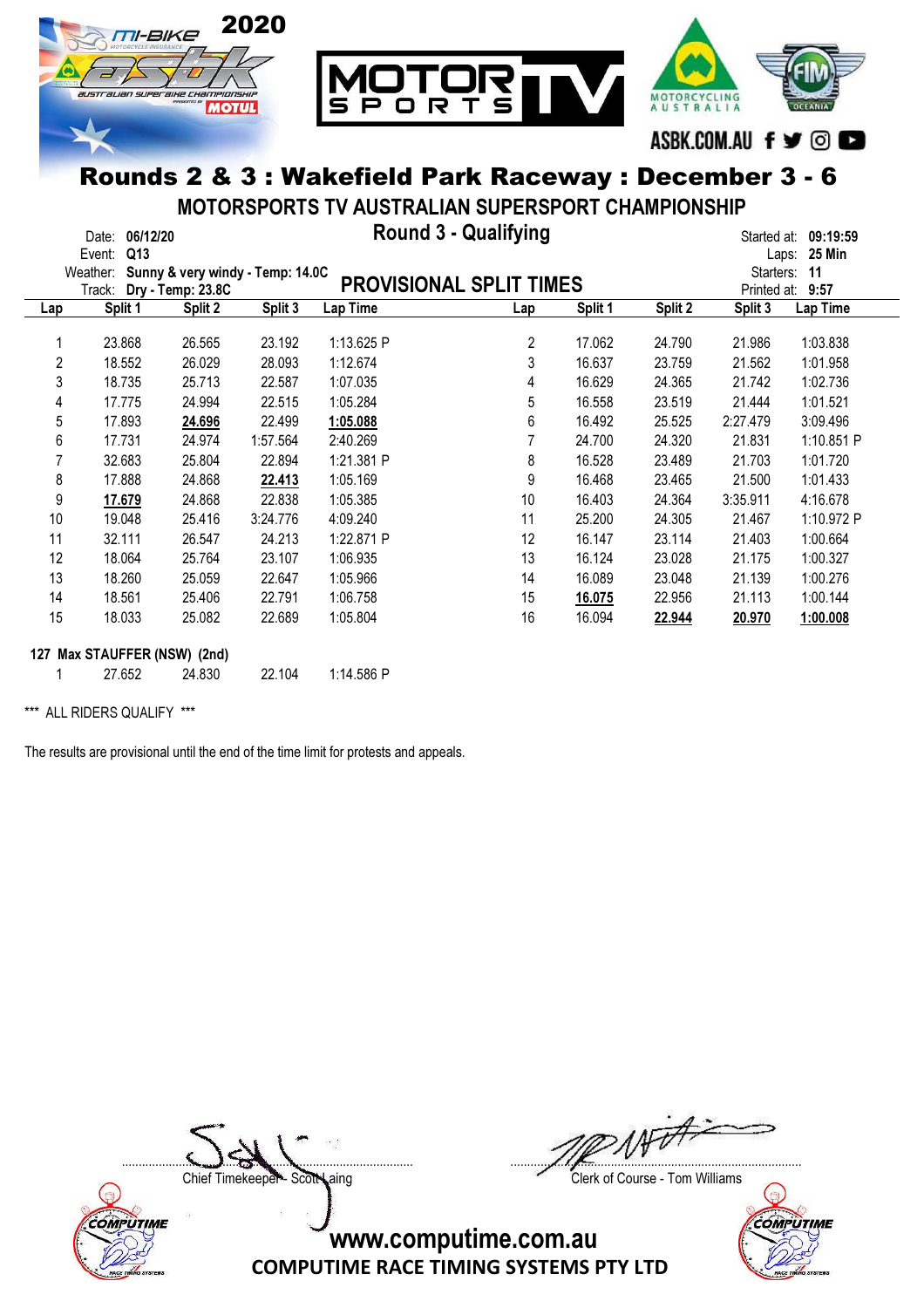

MOTORSPORTS TV AUSTRALIAN SUPERSPORT CHAMPIONSHIP

Date: 06/12/20 Round 3 - Qualifying Started at: 09:19:59

| Event: Q13 |                          |                       | Weather: Sunny & very windy - Temp: 14.0C<br>Track: Drv - Temp: 23.8C PROVISIONAL FASTEST LAPS SEQUENCE | Laps: 25 Min<br>Starters: | -11 |
|------------|--------------------------|-----------------------|---------------------------------------------------------------------------------------------------------|---------------------------|-----|
|            | Track: Dry - Temp: 23.8C |                       |                                                                                                         | Printed at: 9:57          |     |
|            | Race                     |                       |                                                                                                         | <b>Fastest</b>            | On  |
|            | Time                     | No Name               | <b>Machine</b>                                                                                          | Lap                       | Lap |
|            | 1:09.676<br>39           | Scott NICHOLSON (VIC) | Suzuki GSXR                                                                                             | 1:09.620                  |     |
| 2:14.490   | 39                       | Scott NICHOLSON (VIC) | Suzuki GSXR                                                                                             | 1:04.814                  | 2   |
| 2:24.404   | 28                       | Jack HYDE (NSW)       | Yamaha YZF-R6                                                                                           | 1:04.192                  | 2   |
| 2:24.720   | 46                       | Aidan HAYES (NSW)     | Yamaha YZF-R6                                                                                           | 1:03.033                  | 2   |
|            | 3:30.586<br>68           | Oli BAYLISS (QLD)     | Yamaha YZF-R6                                                                                           | 1:02.616                  |     |
|            | 3:33.828<br>17           | Broc PEARSON (QLD)    | Yamaha YZF-R6                                                                                           | 1:02.337                  | 3   |
| 4:00.703   |                          | Tom TOPARIS (NSW)     | Yamaha YZF-R6                                                                                           | 1:01.374                  | 2   |
| 5:02.062   |                          | 1 Tom TOPARIS (NSW)   | Yamaha YZF-R6                                                                                           | 1:01.359                  | 3   |
| 12:47.781  |                          | Tom TOPARIS (NSW)     | Yamaha YZF-R6                                                                                           | 59.980                    | 6   |

\*\*\* ALL RIDERS QUALIFY \*\*\*

The results are provisional until the end of the time limit for protests and appeals.



....................................................................................... .......................................................................................

Chief Timekeeper - Scott Laing Clerk of Course - Tom Williams

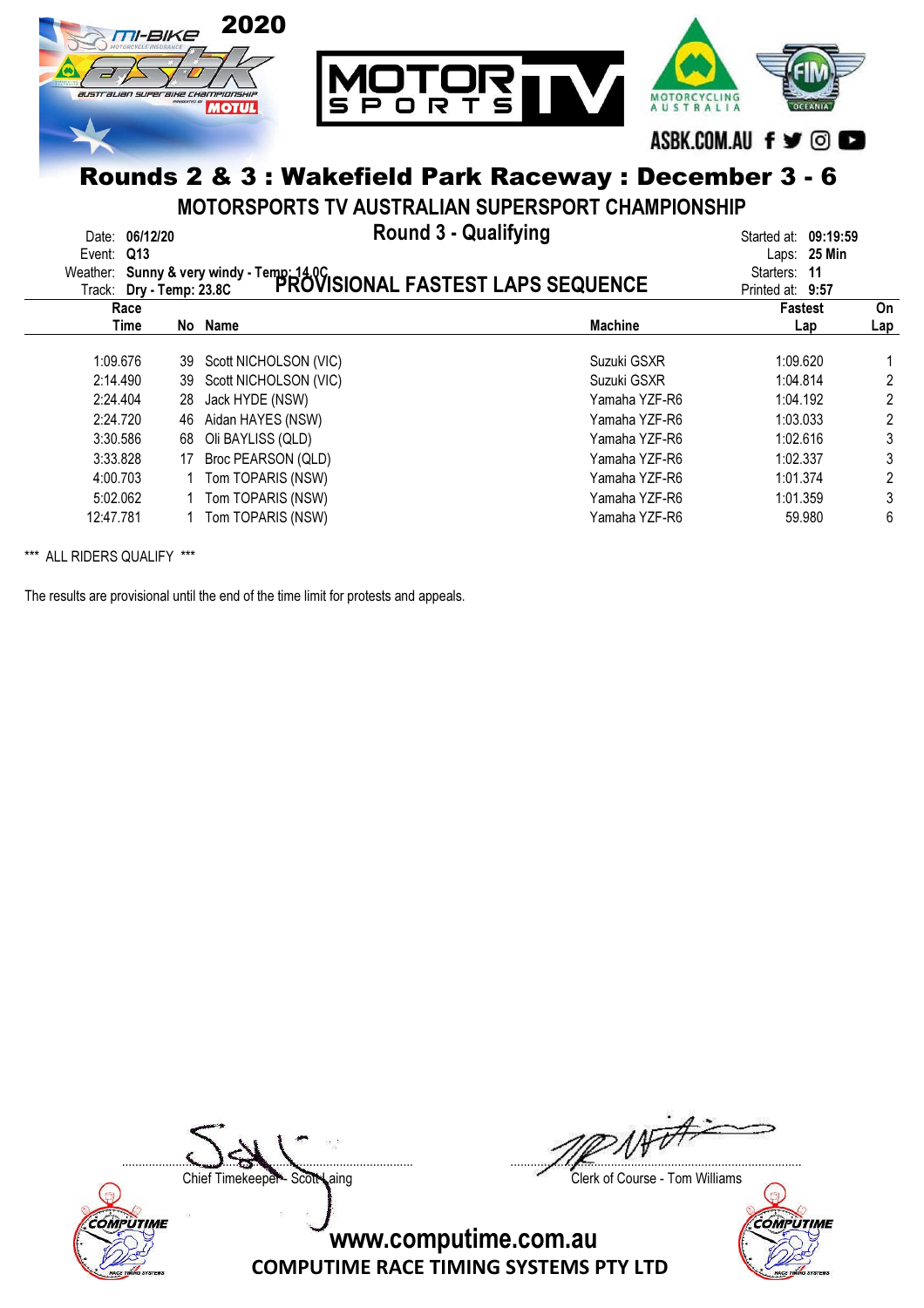

MOTORSPORTS TV AUSTRALIAN SUPERSPORT CHAMPIONSHIP

|     | Date:<br>Event:<br>Weather:<br>Track: | 06/12/20<br>Q13 |        | Sunny & very windy - Temp: 14.0C<br>Dry - Temp: 23.8C PROVISIONAL BEST PARTIAL TIMES | <b>Round 3 - Qualifying</b> |                   |        |                     | 09:19:59<br>Started at:<br><b>25 Min</b><br>Laps:<br>11<br>Starters:<br>9:57<br>Printed at: |                |
|-----|---------------------------------------|-----------------|--------|--------------------------------------------------------------------------------------|-----------------------------|-------------------|--------|---------------------|---------------------------------------------------------------------------------------------|----------------|
|     |                                       | Split 1         |        | Split 2                                                                              |                             | Split 3           |        | LAP                 |                                                                                             |                |
| Pos | Name                                  |                 | Time   | Name                                                                                 | Time                        | <b>Name</b>       | Time   | <b>Name</b>         | Ideal                                                                                       | <b>Fastest</b> |
|     | 1 T. TOPARIS                          |                 | 16.033 | T. TOPARIS                                                                           | 22.792                      | M. STAUFFER       | 20.970 | <b>T. TOPARIS</b>   | 59,980                                                                                      | 59.980         |
| 2   | M. STAUFFER                           |                 | 16.075 | T. EDWARDS                                                                           | 22.901                      | T. TOPARIS        | 21.155 | <b>M. STAUFFER</b>  | 59.989                                                                                      | 1:00.008       |
| 3   | <b>B. PEARSON</b>                     |                 | 16.101 | M. STAUFFER                                                                          | 22.944                      | J. PASSFIELD      | 21.308 | <b>B. PEARSON</b>   | 1:00.403                                                                                    | 1:00.627       |
| 4   | T. EDWARDS                            |                 | 16.211 | <b>B. PEARSON</b>                                                                    | 22.961                      | J. HYDE           | 21.313 | J. HYDE             | 1:00.556                                                                                    | 1:00.566       |
| 5.  | A. HAYES                              |                 | 16.244 | A. HAYES                                                                             | 22.969                      | <b>B. PEARSON</b> | 21.341 | <b>T. EDWARDS</b>   | 1:00.634                                                                                    | 1:00.708       |
| 6.  | J. HYDE                               |                 | 16.248 | J. HYDE                                                                              | 22.995                      | S. NICHOLSON      | 21.343 | <b>J. PASSFIELD</b> | 1:00.716                                                                                    | 1:00.727       |
|     | J. PASSFIELD                          |                 | 16.263 | O. BAYLISS                                                                           | 23.108                      | A. HAYES          | 21.520 | A. HAYES            | 1:00.733                                                                                    | 1:00.969       |
| 8   | O. BAYLISS                            |                 | 16.331 | J. PASSFIELD                                                                         | 23.145                      | T. EDWARDS        | 21.522 | <b>O. BAYLISS</b>   | 1:00.982                                                                                    | 1:01.395       |
|     | S. NICHOLSON                          |                 | 16.603 | S. NICHOLSON                                                                         | 23.233                      | O. BAYLISS        | 21.543 | S. NICHOLSO         | 1:01.179                                                                                    | 1:01.308       |
| 10  | P.LI                                  |                 | 17.525 | N. MAHON                                                                             | 24.696                      | N. MAHON          | 22.413 | <b>N. MAHON</b>     | 1:04.788                                                                                    | 1:05.088       |
|     | N. MAHON                              |                 | 17.679 | P.L                                                                                  | 24.867                      | P.LI              | 22.599 | P. LI               | 1:04.991                                                                                    | 1:05.258       |

\*\*\* ALL RIDERS QUALIFY \*\*\*

The results are provisional until the end of the time limit for protests and appeals.



....................................................................................... .......................................................................................

Chief Timekeeper - Scott Laing Clerk of Course - Tom Williams

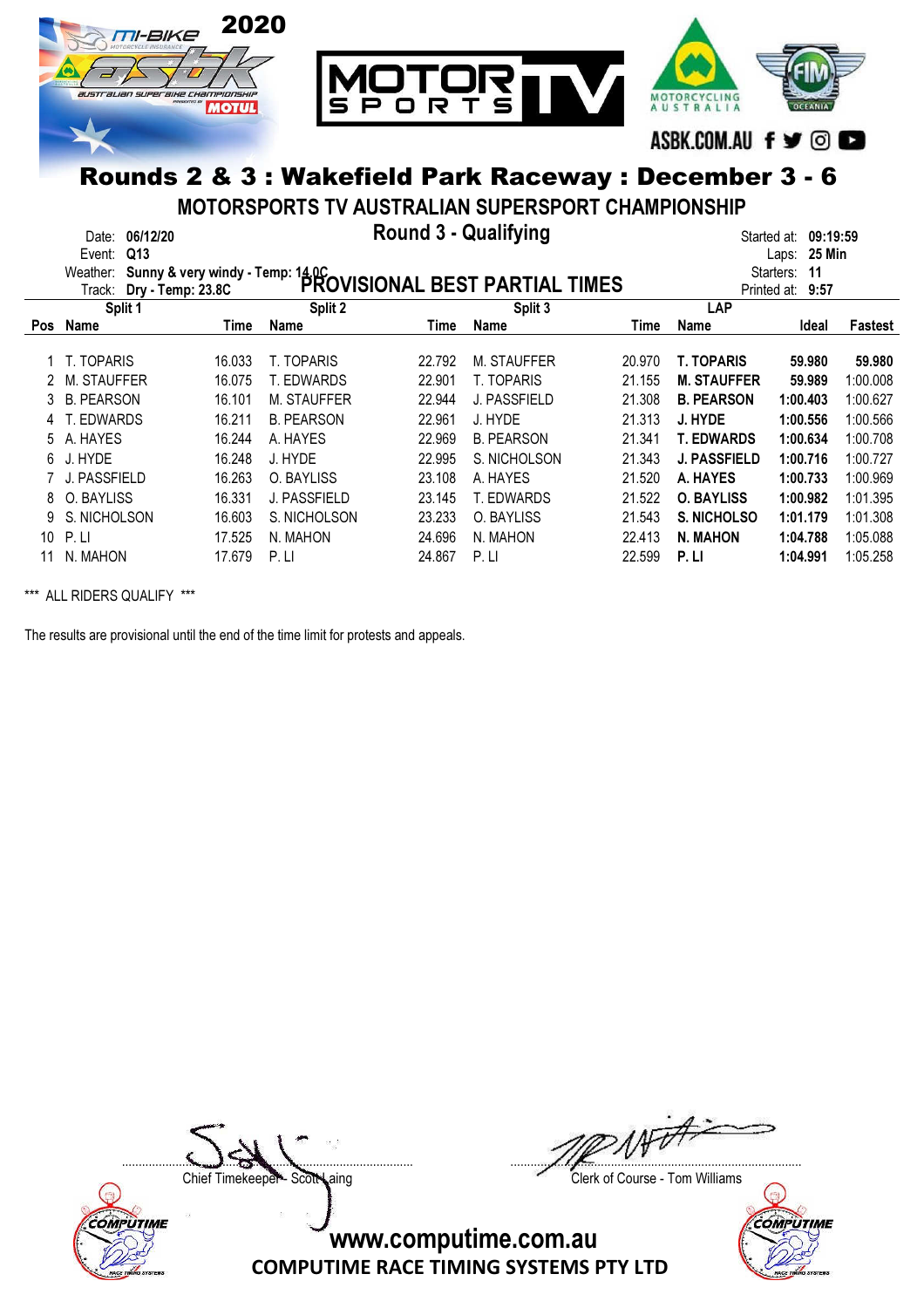

MOTORSPORTS TV AUSTRALIAN SUPERSPORT CHAMPIONSHIP

Date: 06/12/20 ROUND 3 - EVENTS 15 & 20 Started at: 09:19:59 PROVISIONAL GRID SHEET Track: Dry - Temp: 23.8C Printed at: 9:57 Weather: Sunny & very windy - Temp: 14.0C<br>Track: Dry - Temp: 23.8C **PROVISIONAL GRID SHEET** Starters: 11<br>Printed at: 9:57

Event: Q13 Laps: 25 Min





 $\nu \dot{\vec{r}}$ ....................................................................................... .......................................................................................

Chief Timekeeper - Scott Laing Clerk of Course - Tom Williams

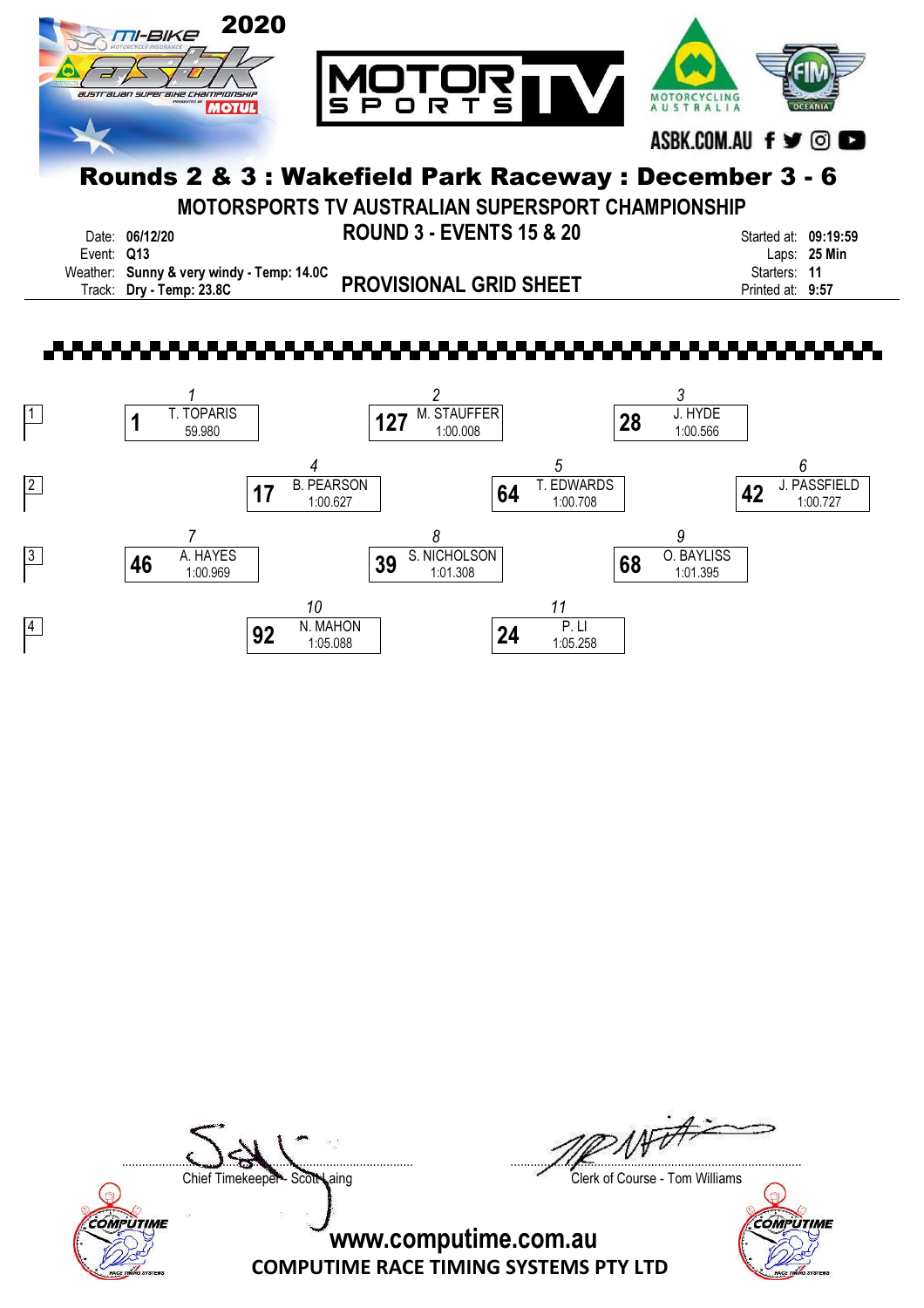

MOTORSPORTS TV AUSTRALIAN SUPERSPORT CHAMPIONSHIP

|            | Date: 06/12/20                            | <b>ROUND 3 - EVENTS 15 &amp; 20</b> | Started at: 09:19:59 |                |
|------------|-------------------------------------------|-------------------------------------|----------------------|----------------|
| Event: Q13 |                                           |                                     |                      | Laps: $25$ Min |
|            | Weather: Sunny & very windy - Temp: 14.0C |                                     | Starters: 11         |                |
|            | Track: Dry - Temp: 23.8C                  | <b>PROVISIONAL GRID SHEET</b>       | Printed at: 9:57     |                |